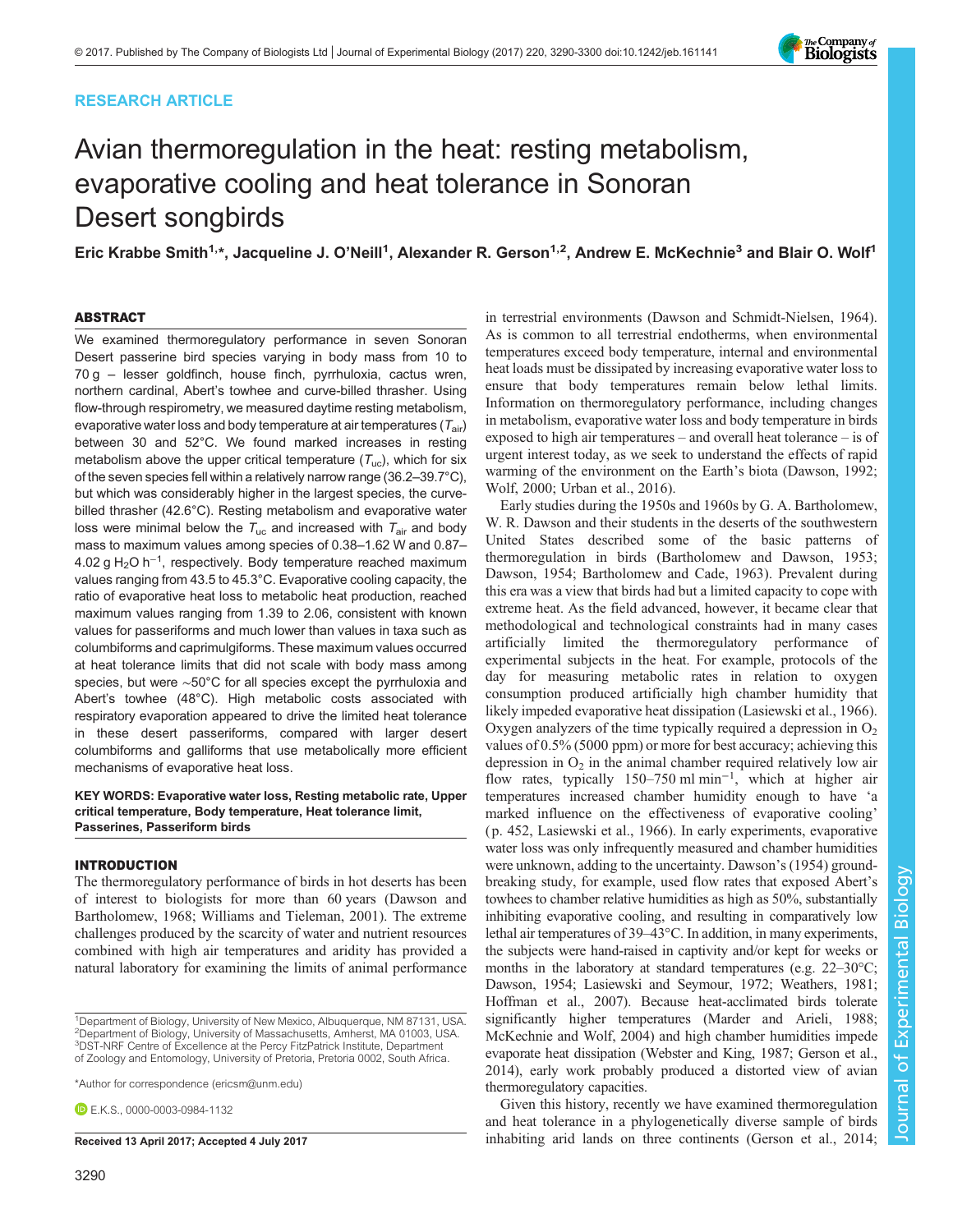| <b>List of symbols and abbreviations</b> |                                                                   |  |  |  |
|------------------------------------------|-------------------------------------------------------------------|--|--|--|
| <b>FHI</b>                               | evaporative heat loss rate (W)                                    |  |  |  |
| <b>EHL/MHP</b>                           | evaporative cooling capacity (dimensionless ratio)                |  |  |  |
| <b>EWL</b>                               | evaporative water loss rate (q H <sub>2</sub> O h <sup>-1</sup> ) |  |  |  |
| <b>HTL</b>                               | heat tolerance limit (°C)                                         |  |  |  |
| $M_h$                                    | initial body mass (q)                                             |  |  |  |
| <b>MHP</b>                               | metabolic heat production (=RMR)                                  |  |  |  |
| <b>RMR</b>                               | resting metabolic rate (W)                                        |  |  |  |
| $T_{\text{air}}$                         | chamber air temperature (°C)                                      |  |  |  |
| $T_{h}$                                  | body temperature (°C)                                             |  |  |  |
| $T_{\text{inc}}$                         | upper critical temperature (°C)                                   |  |  |  |
|                                          |                                                                   |  |  |  |

[Whitfield et al., 2015; Smith et al., 2015; Noakes et al., 2016](#page-10-0); O'[Connor et al., 2017](#page-10-0); [McKechnie et al., 2016a,b](#page-10-0); [McKechnie](#page-10-0) [et al., 2017\)](#page-10-0). Songbirds (oscine passerines) originated in Australia during the Oligocene and diversified in isolation until the early Miocene (20–25 Mya), when islands forming between Australia and Asia allowed dispersal of songbirds to other continents [\(Moyle](#page-10-0) [et al., 2016\)](#page-10-0). The present study focuses on the thermoregulatory performance of seven songbirds, which diverged 9–26 Mya [\(Selvatti et al., 2015\)](#page-10-0) and currently inhabit the Sonoran Desert (the hottest of the North American deserts, but which also receives more rainfall than any other desert), and provides an updated perspective of their capacities for evaporative cooling and heat tolerance. Life in hot deserts is a challenge for all birds, but passerines may be exposed to greater challenges than other taxa because of the mechanisms they use to elevate evaporative heat loss. Passerine birds increase evaporative water loss by panting, which also increases metabolic heat production and total heat loads ([Wolf and Walsberg, 1996\)](#page-10-0). As a consequence, passerines may be among the most sensitive taxa to increasing global temperatures and the increasing number of severe heat waves, which will accompany these changes [\(Albright et al., 2017](#page-9-0)). In an effort to assess the sensitivity of passerine species to extreme heat, we examined thermoregulatory responses under conditions of low humidity in wild, heat-acclimatized birds representing a sevenfold range in initial body mass  $(M_b, 10-70 \text{ g})$ . We continuously measured body temperature  $(T_b, \text{°C})$ , whole-animal rates of evaporative water loss (EWL, g  $H_2O$  h<sup>-1</sup>) and daytime resting metabolism (RMR, W) in response to chamber air temperature ( $T_{\text{air}}$ , ranging from 30 to 52°C) in birds on the day they were captured. We ask how RMR, EWL and  $T<sub>b</sub>$  change in response to  $T<sub>air</sub>$ , contribute to heat tolerance, scale with  $M<sub>b</sub>$  and differ among species. The EWL data for five of the species presented here formed the basis for the model of dehydration risk recently developed by [Albright et al.](#page-9-0) [\(2017\)](#page-9-0).

# MATERIALS AND METHODS Site description

Birds were captured in northwest Tucson, AZ, USA, during the summers of 2012 (6/33 Abert's towhee, 2/12 northern cardinal, 38 house finch) and 2013 (27/33 Abert's towhee, 10/12 northern cardinal, 4 pyrrhuloxia, 17 curve-billed thrasher, 22 cactus wren, 32 lesser goldfinch). Experiments were conducted the same day as capture. During June and July 2012, daily minimum air temperatures at the Tucson AZMET weather station ranged from 14 to 27°C, daily maximum air temperatures ranged from 31 to 42°C, and the dew point ranged from −15 to 22°C. During June and July 2013, daily minimum temperatures ranged from 17 to 29°C, daily maximum temperatures ranged from 32 to 43°C, and the dew point ranged from −21 to 23°C.

#### Animal capture and handling

House finch [Haemorhous mexicanus (Müller 1776)], pyrrhuloxia (Cardinalis sinuatus Bonaparte 1838), northern cardinal [Cardinalis cardinalis (Linnaeus 1758)], Abert's towhee [Melozone aberti (Baird 1852)] and curve-billed thrasher [Toxostoma curvirostre (Swainson 1827)] were captured using standard walk-in traps baited with seed. Lesser goldfinch [Spinus psaltria (Say 1823)] were caught with a droptrap hung outside a thistle seed feeder. Cactus wren (Campylorhynchus brunneicapillus Lafresnaye 1835) roosting overnight in cholla cactus (Cylindropuntia imbricata) were captured in situ early in the morning. Following capture, birds were held outdoors in shaded, darkened screen cages for up to 14 h. Most individuals (141/ 158=89%) were tested within 6 h of capture. In the summer of 2013, prior to each experimental run, birds were provided with up to 3 ml of tap water via oral gavage. Food was withheld from most birds for more than an hour prior to experimental runs and we thus assumed in these birds a metabolic substrate consisting entirely of lipids, corresponding to a respiratory exchange ratio (RER) of 0.71 and a  $CO<sub>2</sub>$  thermal equivalent (CO<sub>2</sub>eq) of 27.8 J ml<sup>-1</sup> CO<sub>2</sub> produced [\(Walsberg and Wolf, 1995; Whitfield et al., 2015](#page-10-0)). However, lesser goldfinch were usually tested within an hour of capture; thus, we assigned RER/CO<sub>2</sub>eq of  $0.76/26.6$  to birds tested within 40–60 min of capture and 0.83/24.9 to birds tested within 20–40 min of capture, in accordance with RER versus time data from another small granivorous passerine (zebra finch, Taeniopygia guttata; E.K.S., unpublished data). Two pyrrhuloxia and a single house finch were also similarly assigned  $RER/CO<sub>2</sub>$  for data points collected within an hour of capture. Prior to all experimental runs, a temperature-sensitive PIT tag (model TX1411BBT, Biomark, Boise, ID, USA) was injected into each bird's abdominal cavity. Use and accuracy of these tags for  $T<sub>b</sub>$  measurement is detailed in [Whitfield et al. \(2015\)](#page-10-0). Following experimental runs, where birds were exposed to high temperatures, birds were placed in front of a cool air stream and  $T<sub>b</sub>$  was monitored until it returned to resting levels (∼40°C). In the summer of 2013, birds were also gavaged with tap water post-exposure to ensure rehydration. Birds were monitored for 1–5 h after exposure, after which they were released at the site of capture. Animal care protocols were approved by the Institutional Animal Care and Use Committee of the University of New Mexico ( protocol no. 12-100537-MCC) and the Animal Ethics Committee of the University of Pretoria ( protocol EC054- 16). Birds were captured under permits from the US Fish and Wildlife Service (MB756730) and the Arizona Game and Fish Department (SP561214).

# Measurements of resting metabolic rate and evaporative water loss

Measurements of RMR and EWL were made using a flow-through respirometry system similar to that used by [Smith et al. \(2015\).](#page-10-0) The respirometry chamber consisted of a transparent plastic container  $(4 \text{ liters}, 22 \times 19 \times 12 \text{ cm}, \text{Rubbernaid}, \text{Atlanta}, \text{GA}, \text{USA})$  sealed by an opaque lid, modified by addition of inlet and outlet ports, and containing a plastic mesh platform above a 2 cm layer of medium weight mineral oil to trap excreta. The chamber was placed inside a modified ice chest where temperature was controlled to  $\pm 0.5^{\circ}$ C. Mass-flow controllers (Alicat, Tucson, AZ, USA) provided dry air to the chamber from a pump through columns of silica gel and drierite connected in series (2012 season) or from a compressor through a membrane dryer (2013 season: Champion® CMD3 air dryer and filter, Champion Pneumatic, Quincy, IL, USA). Excurrent air was sampled at  $250$  ml min<sup>-1</sup> and directed to a CO<sub>2</sub>/H<sub>2</sub>O gas analyzer (model LI-840A, LICOR, Lincoln, NE, USA).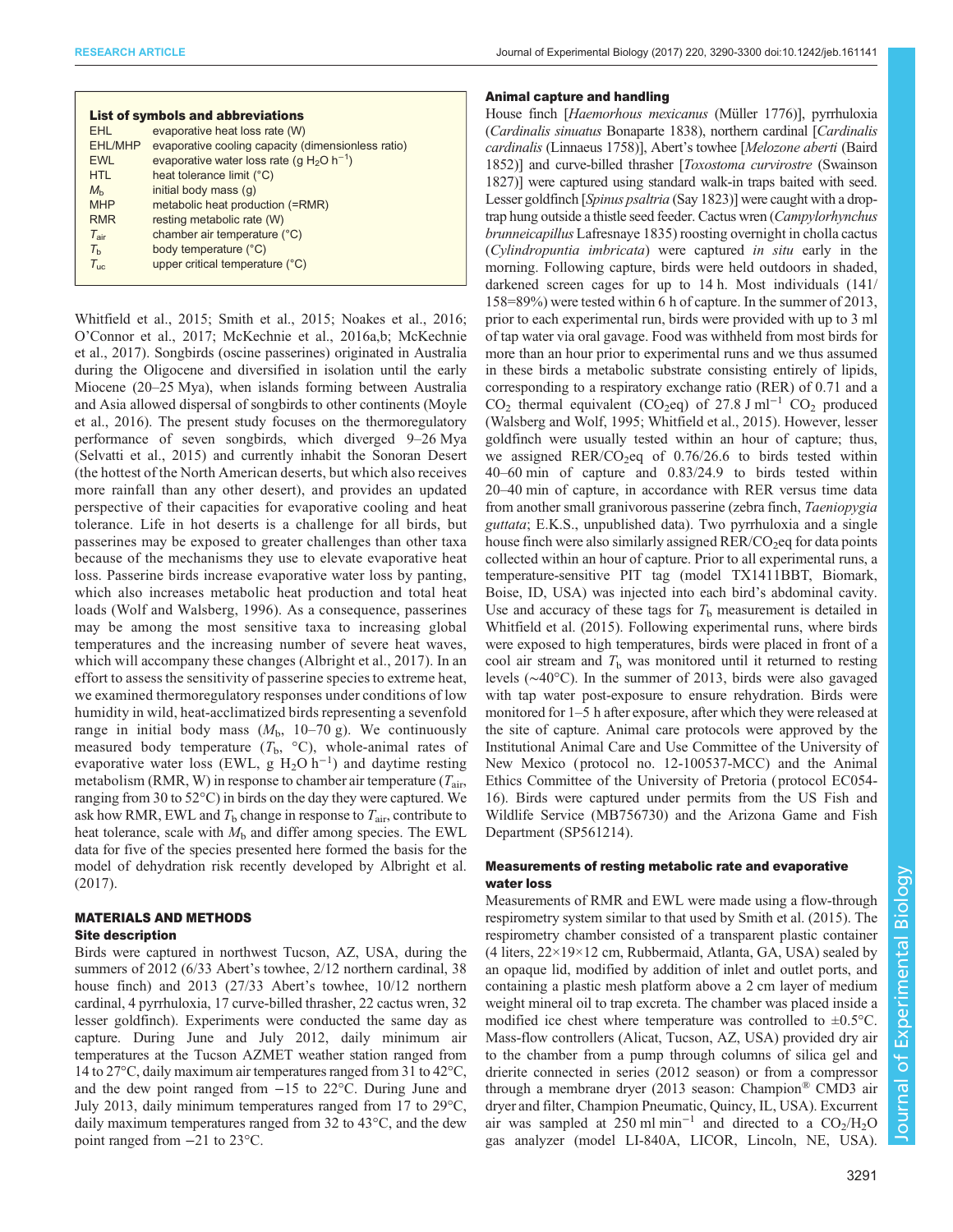<span id="page-2-0"></span>Gas analyzer outputs were sampled once per second by Expedata (version 1.4.15, Sable Systems, Las Vegas, NV, USA).

Following PIT tag insertion, each bird was weighed (model V31XH2, accuracy=0.1 g, Ohaus, Parsippany, NJ, USA) and placed in the darkened respirometry chamber, where an infrared light and video camera enabled continuous viewing. The bird was exposed to one or more thermoneutral temperatures (30 or 35°C) and one or more higher temperatures (40–52°C in 2°C increments) in a stepped pattern of temperature trials over the span of the 1 to 3 h experimental run. In order to keep  $H_2O$  content of the respirometry chamber at values that would not impede evaporation (dew point<5°C), flow rates were maintained between 1 and 40 l min−<sup>1</sup> depending on  $T_{\text{air}}$  and the bird's evaporative rate. The initial thermoneutral temperature trial allowed a bird to calm from handling;  $H_2O$  and  $CO_2$  production were monitored and observed to drop to resting levels (typically 30 min).  $T_{\text{air}}$  was then increased to higher trial temperatures and birds were allowed to adjust to each temperature for 10–20 min and stabilize before moving to the next temperature. Most birds remained calmer when flow rates were higher and chamber humidity was lower (<5 ppt water vapor).

As  $T_{\text{air}}$  was increased above thermoneutrality,  $T_{\text{b}}$  and activity were monitored closely to prevent mortality. In the summer of 2013, the behavior of birds during temperature trials was scored on a scale of 0 to 5, where 0 represented a calm, still bird, 2 a pacing bird, and 5 a highly active bird, demonstrating escape behavior. A trial was ended if the bird: (1) remained continuously active for 5–10 min, (2) showed a  $T<sub>b</sub>$  approaching or exceeding 45°C or (3) showed a loss of balance or righting response (extremely rare). In addition, the experimental runs were timed to end before a bird had lost more than 10% of  $M<sub>b</sub>$  during a trial (including any fecal losses). Approximately 5 min of baseline data were collected following each temperature trial.

# Data analysis

We selected the lowest 5-min average of chamber  $CO<sub>2</sub>$  readings less baseline values for each trial temperature. Data from birds noted as being active (2012 season) or having an activity score >2 (2013 season) were excluded from analyses. Except for our estimates of heat tolerance, data from birds having mean  $T_b > 44.7$ °C or slope of  $T<sub>b</sub> > 0.1$ °C min<sup>-1</sup> during a temperature trial were also excluded. Using eqn 10.5 of [Lighton \(2008\),](#page-10-0) we determined the rate of  $CO<sub>2</sub>$ production in ml  $CO_2$  min<sup>-1</sup> and whole-animal RMR in watts (W), assuming an RER of 0.71 and 27.8 J ml<sup>-1</sup> CO<sub>2</sub> for most birds (see Animal capture and handling). Rates of whole-animal EWL  $(g H<sub>2</sub>O h<sup>-1</sup>)$  were calculated from the H<sub>2</sub>O ppt readings (less baseline values) for the same data points using eqn 10.9 of [Lighton](#page-10-0) [\(2008\)](#page-10-0). We converted EWL to rates of whole-animal evaporative heat loss (EHL, W) using a latent heat of vaporization of water of 2.41 J mg<sup>-1</sup> H<sub>2</sub>O), corresponding to  $T_{\text{air}}$ =40°C (Tracy et al., 2010). We defined the ratio EHL/MHP – a dimensionless metric for

| Table 1. Mean±s.d. (n) of variables related to thermoregulation at high air temperature ( $T_{air}$ ) in seven Sonoran Desert passerine bird species |  |  |  |
|------------------------------------------------------------------------------------------------------------------------------------------------------|--|--|--|
|------------------------------------------------------------------------------------------------------------------------------------------------------|--|--|--|

|                                                                                                | Lesser<br>qoldfinch<br>Spinus psaltria mexicanus | House finch<br>Haemorhous                               | Pyrrhuloxia<br>Cardinalis<br>sinuatus | Cactus wren<br>Campylorhynchus<br>brunneicapillus | Northern cardinal<br>Cardinalis<br>cardinalis | Abert's towhee thrasher<br>Melozone<br>aberti | Curve-billed<br>Toxostoma<br>curvirostre |
|------------------------------------------------------------------------------------------------|--------------------------------------------------|---------------------------------------------------------|---------------------------------------|---------------------------------------------------|-----------------------------------------------|-----------------------------------------------|------------------------------------------|
| Body mass $(M_h, g)$                                                                           | $9.7\pm0.6(32)$                                  | $18.1 \pm 1.3$ (38)                                     | $33.6 \pm 2.6$ (4)                    | $34.5 \pm 2.6$ (22)                               | $39.4 \pm 2.7(12)$                            | $41.8 \pm 2.9$ (33)                           | 70.9±8.0 (17)                            |
| Resting metabolic rate (RMR)                                                                   |                                                  |                                                         |                                       |                                                   |                                               |                                               |                                          |
| Upper critical temperature $(T_{\text{uc}}, {}^{\circ}C)$                                      | 36.2                                             | 39.3                                                    | 39.7                                  | 37.0                                              | 37.0                                          | 36.7                                          | 42.6                                     |
| RMR at $T_{uc}$ (W)                                                                            | 0.23                                             | 0.39                                                    | 0.55                                  | 0.40                                              | 0.58                                          | 0.68                                          | 0.81                                     |
| RMR at $T_{\text{uc}}$ (mW g <sup>-1</sup> )                                                   | 23.5                                             | 21.6                                                    | 16.4                                  | 11.5                                              | 14.7                                          | 16.2                                          | 11.4                                     |
| Min. RMR (W)                                                                                   |                                                  | $0.27\pm0.07$ (25) $0.38\pm0.07$ (14) $0.60\pm0.15$ (3) |                                       | $0.53\pm0.16(16)$                                 | $0.68 \pm 0.13(15)$                           | $0.71\pm0.13$ (18) $0.87\pm0.12$ (28)         |                                          |
| Slope RMR vs $T_{\text{air}}$ > $T_{\text{inc}}$ (W °C <sup>-1</sup> )                         | 0.009                                            | 0.016                                                   | 0.025                                 | 0.018                                             | 0.040                                         | 0.019                                         | 0.097                                    |
| Max. $T_{\text{air}}$ (°C)                                                                     | 50(5)                                            | 50(7)                                                   | 48(2)                                 | 50(4)                                             | 50(3)                                         | 48(5)                                         | 50(3)                                    |
|                                                                                                |                                                  | 52(1)                                                   | 50(1)                                 |                                                   |                                               | 50(1)                                         |                                          |
| Max. RMR (W)                                                                                   | $0.38\pm0.06(5)$                                 | $0.62 \pm 0.15(7)$                                      | $0.78\pm0.14(2)$                      | $0.67 \pm 0.07$ (4)                               | $1.19\pm0.26(3)$                              | $0.97\pm0.28(5)$                              | $1.62 \pm 0.31(6)$                       |
|                                                                                                |                                                  | 0.71(1)                                                 | 0.65(1)                               |                                                   |                                               | 0.92(1)                                       |                                          |
| Max. RMR/min. RMR                                                                              | 1.43                                             | 1.63                                                    | 1.32                                  | 1.26                                              | 1.76                                          | 1.37                                          | 1.86                                     |
|                                                                                                |                                                  | 1.86(1)                                                 | 1.10(1)                               |                                                   |                                               | 1.29(1)                                       |                                          |
| Metabolic heat production (MHP=RMR) and evaporative water loss (EWL) and heat loss (EHL) rates |                                                  |                                                         |                                       |                                                   |                                               |                                               |                                          |
| Min. EWL (g $H_2O$ h <sup>-1</sup> )                                                           |                                                  | $0.18\pm0.07$ (25) $0.13\pm0.05$ (13) $0.58\pm0.26$ (3) |                                       | $0.24 \pm 0.08$ (16)                              | $0.33\pm0.10$ (15)                            |                                               | $0.41\pm0.12$ (31) $0.39\pm0.16$ (15)    |
| Min. EWL (mg $H_2O$ h <sup>-1</sup> g <sup>-1</sup> )                                          | 19.06                                            | 7.44                                                    | 17.15                                 | 7.00                                              | 8.40                                          | 9.84                                          | 5.53                                     |
| Slope EWL vs $T_{\text{air}} > 36^{\circ} \text{C}$                                            | 0.052                                            | 0.098                                                   | 0.132                                 | 0.137                                             | 0.180                                         | 0.151                                         | 0.270                                    |
| (g H <sub>2</sub> O h <sup>-1</sup> °C <sup>-1</sup> )                                         |                                                  |                                                         |                                       |                                                   |                                               |                                               |                                          |
| Max. EWL (g $H_2O$ h <sup>-1</sup> )                                                           | $0.87\pm0.09(5)$                                 | $1.26 \pm 0.21(7)$<br>1.55(1)                           | $1.70\pm0.03(2)$<br>1.90(1)           | $2.06\pm0.33(4)$                                  | $2.60 \pm 0.03$ (3)                           | $2.10\pm0.31(5)$<br>2.15(1)                   | $4.02 \pm 0.74$ (6)                      |
| Max. EWL/min. EWL                                                                              | 4.73                                             | 9.35<br>11.52(1)                                        | 2.95<br>3.29(1)                       | 8.53                                              | 7.86                                          | 5.10<br>5.21(1)                               | 10.26                                    |
| Min. EHL/MHP                                                                                   |                                                  | $0.47\pm0.14$ (25) $0.23\pm0.07$ (13) $0.63\pm0.13$ (3) |                                       | $0.31 \pm 0.10$ (16)                              | $0.34\pm0.11(15)$                             | $0.35 \pm 0.09$ (31)                          | $0.30\pm0.11(15)$                        |
| Slope EHL/MHP vs $T_{\text{air}} > 36^{\circ} \text{C}$ (°C <sup>-1</sup> )                    | 0.083                                            | 0.111                                                   | 0.095                                 | 0.124                                             | 0.085                                         | 0.099                                         | 0.090                                    |
| Max. EHL/MHP                                                                                   | $1.55 \pm 0.21(5)$                               | $1.39\pm0.26(7)$<br>1.46(1)                             | $1.47\pm0.23(2)$<br>1.94(1)           | $2.06\pm0.20(4)$                                  | $1.50\pm0.31(3)$                              | $1.48\pm0.17(5)$<br>1.57(1)                   | $1.68 \pm 0.30$ (6)                      |
| Body temperature $(Tb)$                                                                        |                                                  |                                                         |                                       |                                                   |                                               |                                               |                                          |
| Min. $T_h$ (°C)                                                                                | $41.2 \pm 1.0$ (25)                              | $40.8 \pm 0.6$ (13)                                     | $40.7 \pm 1.0$ (3)                    | $41.0 \pm 0.9$ (16)                               | $40.8 \pm 0.6$ (15)                           | $41.9 \pm 1.0$ (31)                           | $40.4\pm0.6$ (15)                        |
| Slope $T_b$ vs $T_{air} > 36^{\circ}$ C                                                        | 0.210                                            | 0.177                                                   | 0.273                                 | 0.271                                             | 0.268                                         | 0.194                                         | 0.316                                    |
| Max. $T_b$ (°C)                                                                                | $44.5 \pm 0.3(5)$                                | $44.8 \pm 1.3(7)$<br>45.3(1)                            | $43.7 \pm 0.1$ (2)<br>43.7(1)         | $44.5 \pm 0.3$ (4)                                | $44.6 \pm 0.3$ (3)                            | $43.9 \pm 0.6(5)$<br>43.5(1)                  | $44.3 \pm 0.4$ (6)                       |
| Max. $T_b$ -min. $T_b$ (°C)                                                                    | 3.3                                              | 4.0<br>4.4(1)                                           | 3.0                                   | 3.5                                               | 3.9                                           | 2.0<br>1.6(1)                                 | 3.9                                      |

Journal of Experimental Biologylournal of Experimental Biology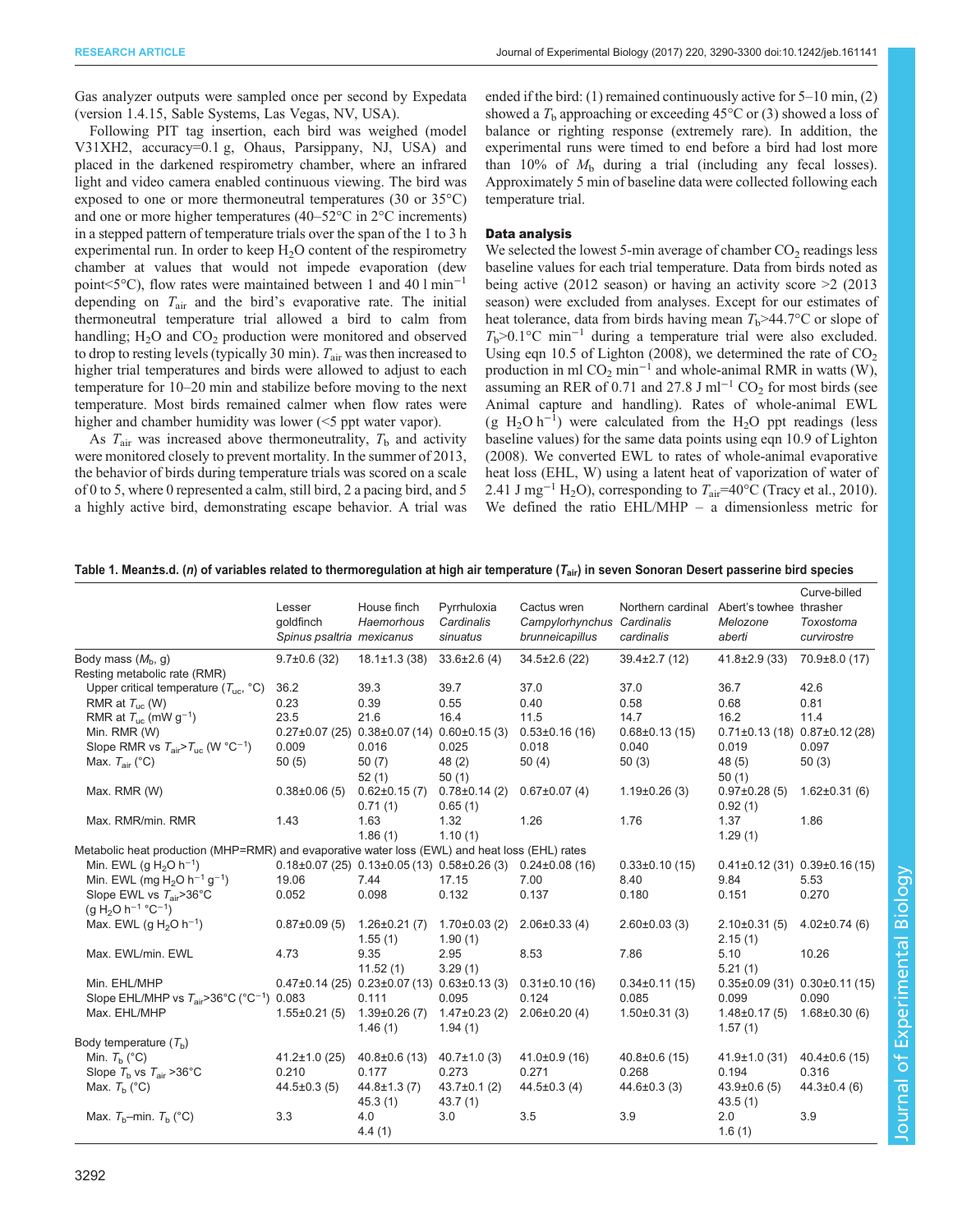<span id="page-3-0"></span>Table 2. Upper critical temperature  $(T_{uc})$  and inflection point of EWL  $(T_{\text{ec}})$  derived from segmented regressions of residuals of resting metabolic rate and evaporative water loss, respectively, against air temperature in 10 species of Sonoran Desert birds

| <b>Species</b>        | $T_{\text{inc}}$ (°C) | $T_{\text{ec}}$ (°C) |
|-----------------------|-----------------------|----------------------|
| Lesser goldfinch      | 36.17 (33.98-38.36)   | 43.41 (41.99-44.83)  |
| House finch           | 39.33 (35.06-43.61)   | 38.57 (37.01-40.14)  |
| Pyrrhuloxia           | 39.73 (17.48-61.97)   | 40.21 (37.10-43.31)  |
| Cactus wren           | 37.00 (35.03-38.97)   | 38.09 (36.36-39.81)  |
| Northern cardinal     | 37.03 (33.75-40.31)   | 37.78 (36.12-39.45)  |
| Abert's towhee        | 36.73 (34.22-39.24)   | 37.62 (36.32-38.92)  |
| Curve-billed thrasher | 42.61 (40.22-45.00)   | 45.55 (44.68-46.41)  |
| Gambel's quail        | 41.09 (39.05-43.13)   |                      |
| Mourning dove         | 45.89 (43.47-48.27)   |                      |
| White-winged dove     | 46.47 (42.79-50.14)   |                      |

Values are means, with 95% confidence intervals in parentheses. The data for the last three species are from [Smith et al. \(2015\)](#page-10-0).

evaporative cooling capacity – as evaporative heat loss  $(EHL)$ relative to metabolic heat production (MHP=RMR).

## Statistical analysis

Statistical analyses and graphs were produced using R (version 3.2; [www.r-project.org](http://www.r-project.org)) inside RStudio (version 0.99.467). We used the linear mixed-effects model from the nlme package and individual bird as a random factor [\(http://CRAN.R-project.org/package=nlme](http://CRAN.R-project.org/package=nlme)) owing to the repeated measurement of individuals in an unbalanced design. We used the segmented package [\(Muggeo, 2008](#page-10-0)) to determine inflection points in the metabolic data. The main effects examined in all analysis were  $T_{\text{air}}$  and species.  $M_{\text{b}}$  was used as a covariate in all analysis. Backwards-stepwise model selection was used where the initial model included all covariates, random factors and main effects, including two-way interactions between main effects.

# RESULTS

# Body mass

 $M<sub>b</sub>$  averaged 9.7 $\pm$ 0.6 g (mean $\pm$ s.d.; N=32 individuals) for lesser goldfinch,  $18.1 \pm 1.3$  g (N=38) for house finch,  $33.6 \pm 2.6$  g (N=4) for pyrrhuloxia,  $34.5 \pm 2.6$  g ( $N=22$ ) for cactus wren,  $39.4 \pm 2.7$  g ( $N=12$ ) for northern cardinal,  $41.8 \pm 2.9$  g ( $N=33$ ) for Abert's towhee, and 70.9 $\pm$ 8.0 g (N=17) for curve-billed thrasher [\(Table 1](#page-2-0)). Whereas these seven species represent a ∼7-fold range of  $M<sub>b</sub>$  (10–70 g), overlap in  $M<sub>b</sub>$  existed between pyrrhuloxia and cactus wren and between northern cardinal and Abert's towhee.  $M<sub>b</sub>$  significantly predicted RMR and EWL in the species tested  $(P<0.001)$ . We account for the mass dependence of RMR and EWL by including  $M<sub>b</sub>$  as a covariate in all applicable models and presenting massindependent residuals of these measures when making inter-specific comparisons [\(Table S1](http://jeb.biologists.org/lookup/doi/10.1242/jeb.161141.supplemental)).

#### Resting metabolism

Segmented regressions of RMR residuals against  $T_{\text{air}}$  allowed us to identify inflection points for each species that represent the upper critical temperature  $(T_{\text{uc}};$  Table 2) – the  $T_{\text{air}}$  at which evaporative heat dissipation becomes an active process and marked increases in daytime RMR occur ([Kendeigh, 1969\)](#page-9-0).  $T_{\text{uc}}$  for these species all occurred at  $T_{\text{air}}$  above 36°C (Fig. 1). For  $T_{\text{air}}$  above 36°C, RMR increased as  $T_{\text{air}}$  increased ( $F_{1,103}$ =225.7, P<0.001); this response differed among species  $(F_{6,136}=210.0, P<0.001)$  and was significantly affected by  $M_b$  ( $F_{1,103}$ =46.3, P<0.001), as well as the interaction between  $T_{\text{air}}$  and species ( $F_{6,103}$ =9.31, P<0.001). Thus, there was a significant difference in the response of RMR to  $T_{\text{air}}$ among species and the effects of  $T_{\text{air}}$  and  $M_{\text{b}}$  were assessed for each species independently.

Minimum RMR values below the  $T_{\text{uc}}$  varied from 0.27 W in the lesser goldfinch to 0.87 W in the curve-billed thrasher ([Table 1\)](#page-2-0). All



Fig. 1. Resting metabolic rate (RMR) as a function of air temperature ( $T_{air}$ ) in the lesser goldfinch, house finch, pyrrhuloxia, cactus wren, northern cardinal, Abert's towhee and curve-billed thrasher. RMR was regressed against  $T_{air}$  above (all P<0.05) and below the upper critical temperature ( $T_{uc}$ ; Abert's towhee significant at P<0.05). The open circles represent inactive birds (activity score<2 in 2013 season) and the solid circles represent birds that showed limited activity or movement from 2013 season (activity score=2) and are included in all regressions and parameter estimates. See [Table S3](http://jeb.biologists.org/lookup/doi/10.1242/jeb.161141.supplemental) for parameter estimates and Table 2 for determination of  $T_{\text{uc}}$  using RMR residuals.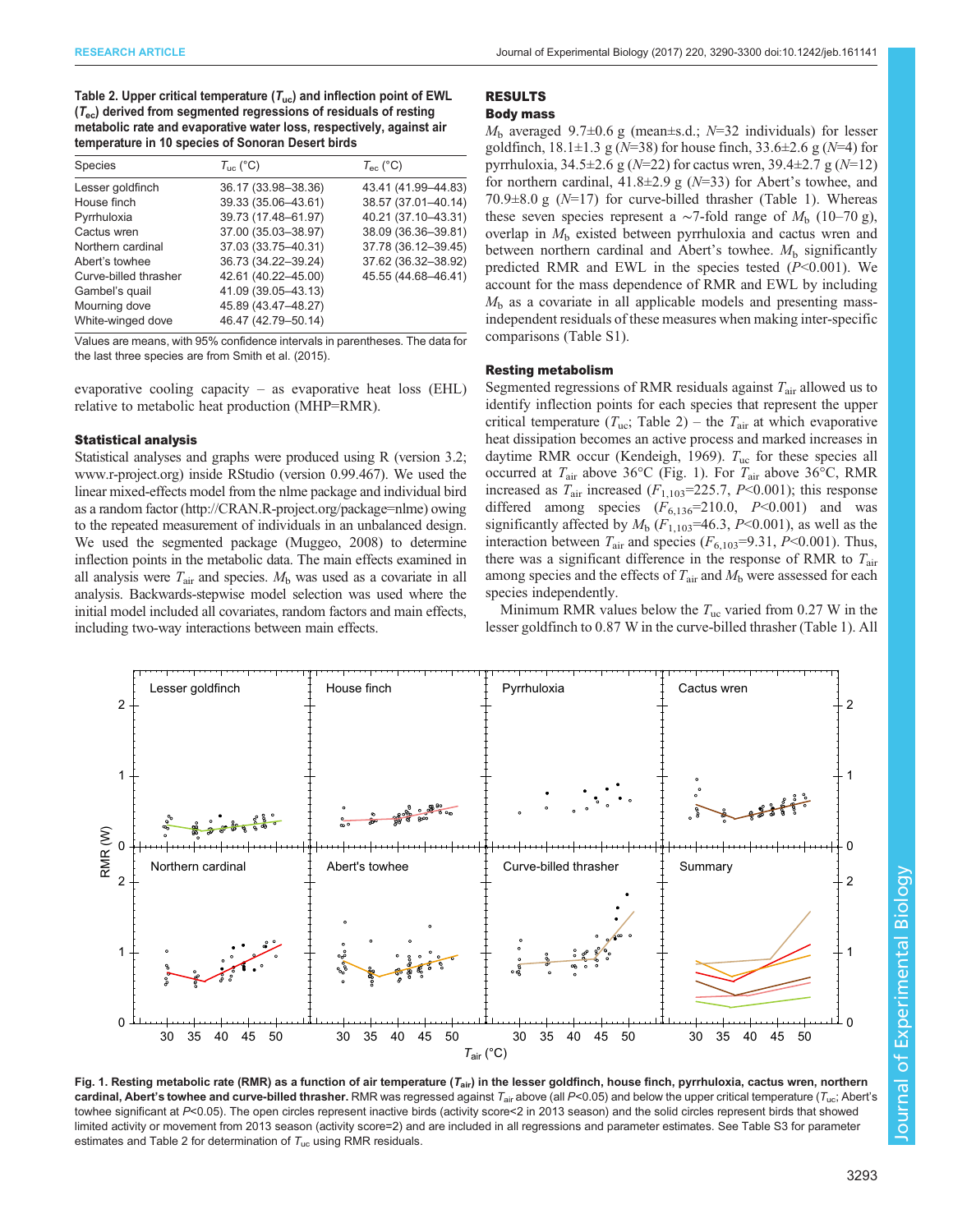seven species showed a clear  $T_{\text{uc}}$  [\(Fig. 1](#page-3-0)), with values for six species falling between 36.2 and 39.7°C, but being substantially higher in the largest species, the curve-billed thrasher  $(42.6 \pm 2.4 \degree C, 95\% \text{ CI};$ [Table 2\)](#page-3-0). RMR increased significantly with  $T_{air} > T_{uc}$  in all species  $(P<0.01$ ; except pyrrhuloxia and Abert's towhee,  $P<0.05$ ; [Fig. 1\)](#page-3-0) with slopes ranging from 0.009 W  $^{\circ}C^{-1}$  in the lesser goldfinch to 0.097 W °C<sup>-1</sup> in the curve-billed thrasher;  $M<sub>b</sub>$  was a significant covariate with  $T_{\text{air}}$  in the lesser goldfinch, house finch, cactus wren and Abert's towhee. RMR increased to maximum values equivalent to 126–186% of minimum RMR values in six of the species [\(Table 1\)](#page-2-0). In the pyrrhuloxia, maximum RMR in one individual at  $T_{\text{air}}$ =50°C was equivalent to 110% of minimum RMR.

## Evaporative water loss

Because the  $T_{\text{uc}}$  for each species occurred at  $T_{\text{air}}$  above 36°C, EWL was separately regressed against  $T_{\text{air}}$  above and below 36°C in all species. For  $T_{\text{air}} \leq 36^{\circ}\text{C}$ , there was a significant effect of species  $(F_{6,94}=25.5, P<0.001)$  and  $M_b$   $(F_{1,16}=21.2, P<0.001)$ but no effect of  $T_{\text{air}}$  on EWL (P>0.05), and thus EWL in this range was considered minimum. For  $T_{\text{air}} > 36^{\circ} \text{C}$ , EWL was significantly influenced by  $T_{\text{air}}$  ( $F_{1,103}$ =1233.0,  $P$ <0.001), species  $(F_{6,136}=131.6, P<0.001), M_b (F_{1,103}=33.1, P<0.001),$  and the interaction between  $T_{\text{air}}$  and species ( $F_{6,103}$ =40.7, P<0.001). Thus, there was a significant difference in the response of EWL to  $T_{\text{air}}$ among species and the effects of  $T_{\text{air}}$  and  $M_{\text{b}}$  were assessed for each species independently.

Minimum EWL at  $T_{\text{air}} \leq 36^{\circ}$ C varied in six of the species from an average of 0.13 g H<sub>2</sub>O h<sup>-1</sup> in the house finch to 0.41 g H<sub>2</sub>O h<sup>-1</sup> in the Abert's towhee [\(Table 1](#page-2-0)). In the pyrrhuloxia, minimum EWL was 0.58 g H<sub>2</sub>O h<sup>-1</sup> (n=3). All seven species showed clear inflection points above which EWL increased rapidly; these varied from  $T_{\text{air}}$ =37.6°C in the Abert's towhee to  $T_{\text{air}}$ =45.6°C in the curve-billed thrasher ([Table 2\)](#page-3-0). Although determined independently of  $T_{\text{uc}}$ , the inflection points for EWL occurred within the 95% CI of the  $T_{\text{uc}}$  (and vice versa) for five of the seven species, indicating a strong functional link between the steep increase in evaporative water loss and metabolism at these critical temperatures. At  $T_{\text{air}}$  above 36°C, EWL increased significantly in all seven species  $(P<0.001; Fig. 2)$ ; slopes ranged from 0.052 g H<sub>2</sub>O h<sup>-1</sup> °C<sup>-1</sup> in the lesser goldfinch to  $0.270$  g H<sub>2</sub>O h<sup>-1</sup> °C<sup>-1</sup> in the curve-billed thrasher and – except for a swap in values between the similarly sized northern cardinal (39.4 g) and Abert's towhee (41.8 g) – scaled positively with  $M_{\rm b}$ .  $M_{\rm b}$ was a significant covariate with  $T_{\text{air}}$  only in the smaller lesser goldfinch and house finch. Maximum rates of EWL ranged from  $0.87 \text{ g H}_2\text{O h}^{-1}$  in the lesser goldfinch to  $4.02 \text{ g H}_2\text{O h}^{-1}$  in the curve-billed thrasher. The fractional increase in EWL (i.e. the ratio of maximum to minimum values) ranged from 4.7 in the lesser goldfinch to 10.3 in the curve-billed thrasher, with a larger value of 11.5 in a single house finch at  $T_{air}$ =52°C and a smaller value of ~3  $(n=3)$  in the pyrrhuloxia [\(Table 1\)](#page-2-0).

#### Body temperature

At  $T_{\text{air}} \leq 36^{\circ}\text{C}$ ,  $T_{\text{b}}$  varied significantly among species ( $F_{6,94} = 5.6$ ,  $P<0.001$ ), there was no effect of  $M<sub>b</sub>$  ( $P>0.05$ ), and a marginal effect of  $T_{\text{air}}$  on  $T_b$  ( $F_{1,16} = 5.6$ ,  $P = 0.03$ ). If the house finch was excluded, however, the effect of  $T_{\text{air}}$  on  $T_{\text{b}}$  became non-significant  $(F_{1,16}=4.0, P=0.06)$  and so we considered  $T_b$  for  $T_{air} \le 36^{\circ}$ C normothermic for all but the house finch. For  $T_{\text{air}} > 36^{\circ}$ C,  $T_{\text{b}}$ increased with  $T_{\text{air}}$  differentially among species  $(T_{\text{air}}$ :  $F_{1,104}$ =791.3, P<0.001; species:  $F_{6,136}$ =3.4, P<0.01;  $T_{air}$ ×species:  $F_{6,104}$ =5.3,  $P<0.001$ ). Thus, there was significant variation among species in the response of  $T<sub>b</sub>$  to  $T<sub>air</sub>$ . However, there were no significant effects of  $M<sub>b</sub>$  (P>0.05).

Minimum  $T_b$  varied by ~1.5°C among the seven species from  $40.4\pm0.6\degree$ C in the curve-billed thrasher to  $41.9\pm1.0\degree$ C in the Abert's towhee ([Table 1\)](#page-2-0). At  $T_{\text{air}} > 36^{\circ}\text{C}$ ,  $T_{\text{b}}$  increased significantly in all



Fig. 2. Rate of evaporative water loss (EWL) as a function of T<sub>air</sub> in the lesser goldfinch, house finch, pyrrhuloxia, cactus wren, northern cardinal, Abert's towhee and curve-billed thrasher. EWL was regressed against  $T_{air}$  above 36°C (all P<0.001). The open circles represent inactive birds (activity score<2 in 2013 season) and the solid circles represent birds that showed limited activity or movement from 2013 season (activity score=2) and are included in all regressions and parameter estimates. See [Table S3](http://jeb.biologists.org/lookup/doi/10.1242/jeb.161141.supplemental) for parameter estimates.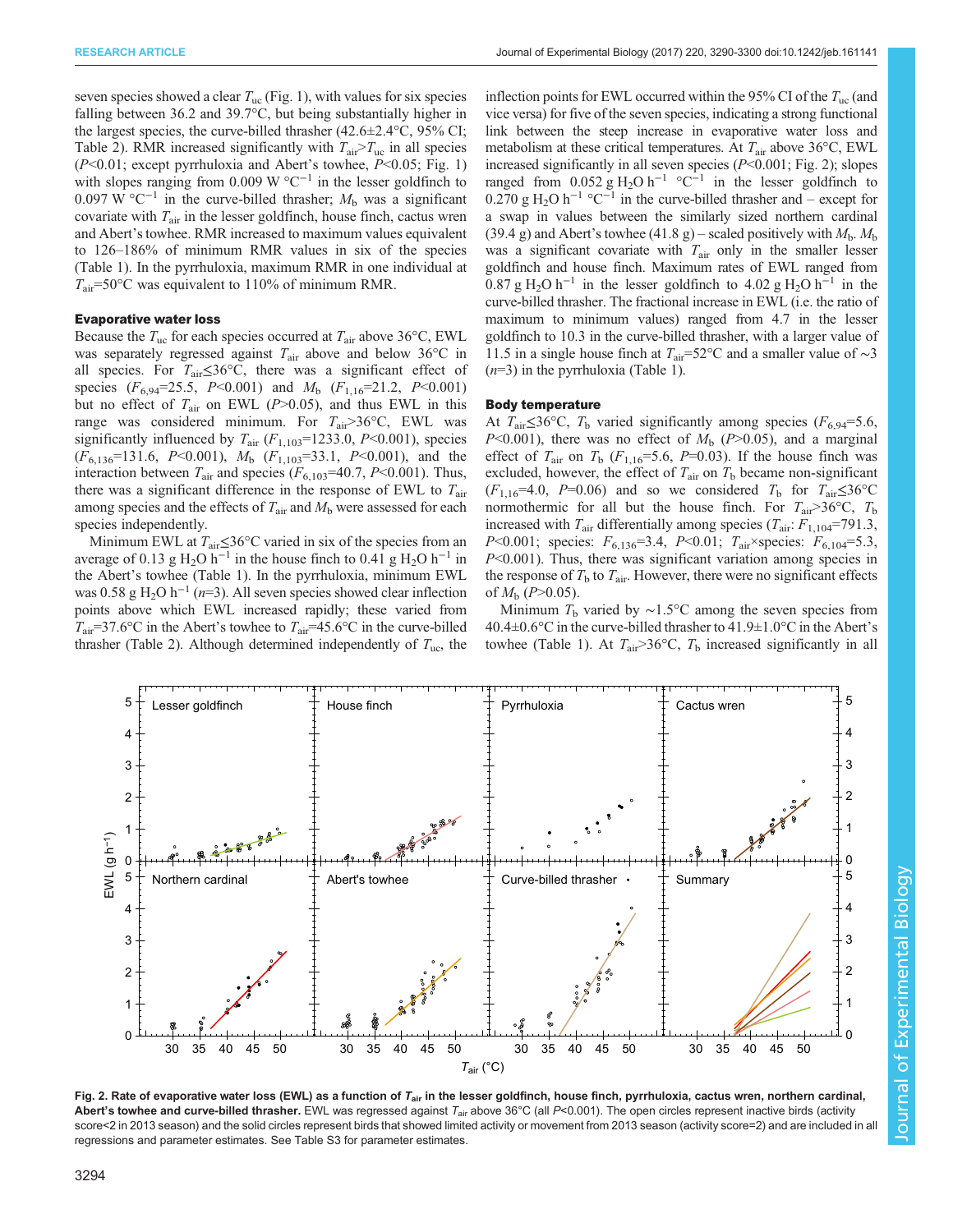seven species  $(P<0.001$ ; Fig. 3); slopes ranged from 0.177 in the house finch to 0.316°C per 1°C change in  $T_{\text{air}}$  in the curve-billed thrasher; maximum values varied from  $43.5^{\circ}C(n=1)$  in the Abert's towhee to 45.3°C  $(n=1)$  in the house finch [\(Table 1\)](#page-2-0). Neither slope of  $T_b$  nor maximum  $T_b$  was related to  $M_b$  in any consistent way. The magnitude of the hyperthermic response varied among species from 1.6 to 4.0°C, with a single house finch increasing  $T<sub>b</sub>$  above minimum by 4.4 $\rm{°C}$  at  $T_{\rm air}$ =52 $\rm{°C}$  ([Table 1](#page-2-0)). Just below their heat tolerance limit (HTL; see below) at  $T_{\text{air}}$  of 48 $\textdegree$ C, all seven species maintained a remarkably consistent  $T_{\text{air}}-T_{\text{b}}$  gradient of 4.1–4.3°C [\(Table S2\)](http://jeb.biologists.org/lookup/doi/10.1242/jeb.161141.supplemental).

## Ratio of evaporative heat loss to metabolic heat production

At  $T_{\text{air}}$ >36°C, EHL/MHP showed a significant effect of  $T_{\text{air}}$  $(F_{1,104}$ =1263.6, P<0.001) and species  $(F_{6,136}$ =8.65, P<0.001) and a significant interaction between  $T_{\text{air}}$  and species  $(F_{6,104} = 4.49)$ , P<0.001). Thus, there was significant variation among species in the response of EHL/MHP to  $T_{\text{air}}$ . However, there were no significant effects of  $M_b$  (P>0.05).

EHL/MHP increased significantly with  $T_{\text{air}}$  above 36°C in all species ( $P<0.001$ ; [Fig. S1](http://jeb.biologists.org/lookup/doi/10.1242/jeb.161141.supplemental)), increasing 2.2–5.6 times among species between 35 and 48°C [\(Table S2](http://jeb.biologists.org/lookup/doi/10.1242/jeb.161141.supplemental)). Maximum EHL/MHP varied from 1.39 in the house finch to 2.06 in the cactus wren, exceeding 2.0 only in the latter species ([Table 1\)](#page-2-0), and was not related to  $M<sub>b</sub>$  in any consistent way.

# Heat tolerance limit

The results presented so far pertain to data collected from birds that were inactive and maintaining stable  $T<sub>b</sub>$  (see Materials and methods). To investigate heat tolerance, we examined all temperature trials above 39 $\degree$ C without constraining  $T_b$  or slope of  $T<sub>b</sub>$ . The maximum 2°C bin of  $T<sub>air</sub>$  reached in each species by more than a single individual (max.  $T_{\text{air}}$ , [Table 1\)](#page-2-0) represents its HTL. The HTL was 48°C for the pyrrhuloxia and Abert's towhee and 50°C for the other five species ([Fig. 4](#page-6-0)A, includes all but pyrrhuloxia). The values associated with this limit (maximum RMR, maximum EWL, maximum  $T<sub>b</sub>$  and maximum EHL/MHP) are also shown in [Table 1.](#page-2-0)

## **DISCUSSION**

Most studies of thermoregulation in passerine birds have focused on responses to cold or thermoneutral temperatures. Prior to the present study, thermoregulatory performance at  $T_{\text{air}}$  above 40 $\degree$ C had been quantified in only 33 of the 5000+ species of passerine birds and, of these, only eight species were exposed to  $T_{\text{air}} > 45^{\circ}\text{C}$  (see [Marder, 1973; Wolf and Walsberg, 1996](#page-10-0); [Williams, 1999](#page-10-0); [Tieleman](#page-10-0) [et al., 2002;](#page-10-0) [Gerson et al., 2014;](#page-9-0) [Whitfield et al., 2015; Noakes et al.,](#page-10-0) [2016\)](#page-10-0). Approximately a third of the 33 species exposed to  $T_{\text{air}}$  above 40°C were heat-acclimated, the remainder typically being held at standard  $T_{\text{air}}$  (e.g. 22–30°C) for weeks to months prior to measurements. Here, we present data from seven Sonoran Desert passerine species, summer-acclimatized to a hot subtropical desert and exposed to high  $T_{\text{air}}$  at low chamber humidities on the day of their capture. Although we included the pyrrhuloxia in the results for completeness, we omit this species from the discussion because of the small sample size  $(N=4)$ , except to note some similarity to the congeneric northern cardinal.

## Resting metabolism and upper critical temperature

Quantifying changes in RMR with changes in  $T_{\text{air}}$  is crucial to understanding thermoregulatory capacity in the heat because any increase in metabolic heat production above resting levels adds to the total heat load that must be dissipated evaporatively. We found rapid increases in RMR at  $T_{\text{air}}$  above the  $T_{\text{uc}}$  in all species. However, the  $T_{\text{uc}}$  itself was lower in the five smaller species than the value observed for the larger curve-billed thrasher [\(Table 2](#page-3-0)), indicating an earlier onset of active heat dissipation in the smaller birds.

The slopes of RMR against  $T_{\text{air}}$  for the three smallest species, ranging in body size from 9.7 to  $34.5$  g – lesser goldfinch, house

Fig. 3. Body temperature ( $T_{\rm b}$ ) as a function of  $T_{\rm air}$  in the lesser goldfinch, house finch, pyrrhuloxia, cactus wren, northern cardinal, Abert's towhee and curve-billed thrasher.  $T_{\rm b}$  was regressed against  $T_{\rm air}$  above 36°C (all P<0.001). The open circles represent inactive birds (activity score<2 in 2013 season) and the solid circles represent birds that showed limited activity or movement from 2013 season (activity score=2) and are included in all regressions and parameter estimates. See [Table S3](http://jeb.biologists.org/lookup/doi/10.1242/jeb.161141.supplemental) for parameter estimates. The dotted lines represent  $T_b = T_{air}$ .

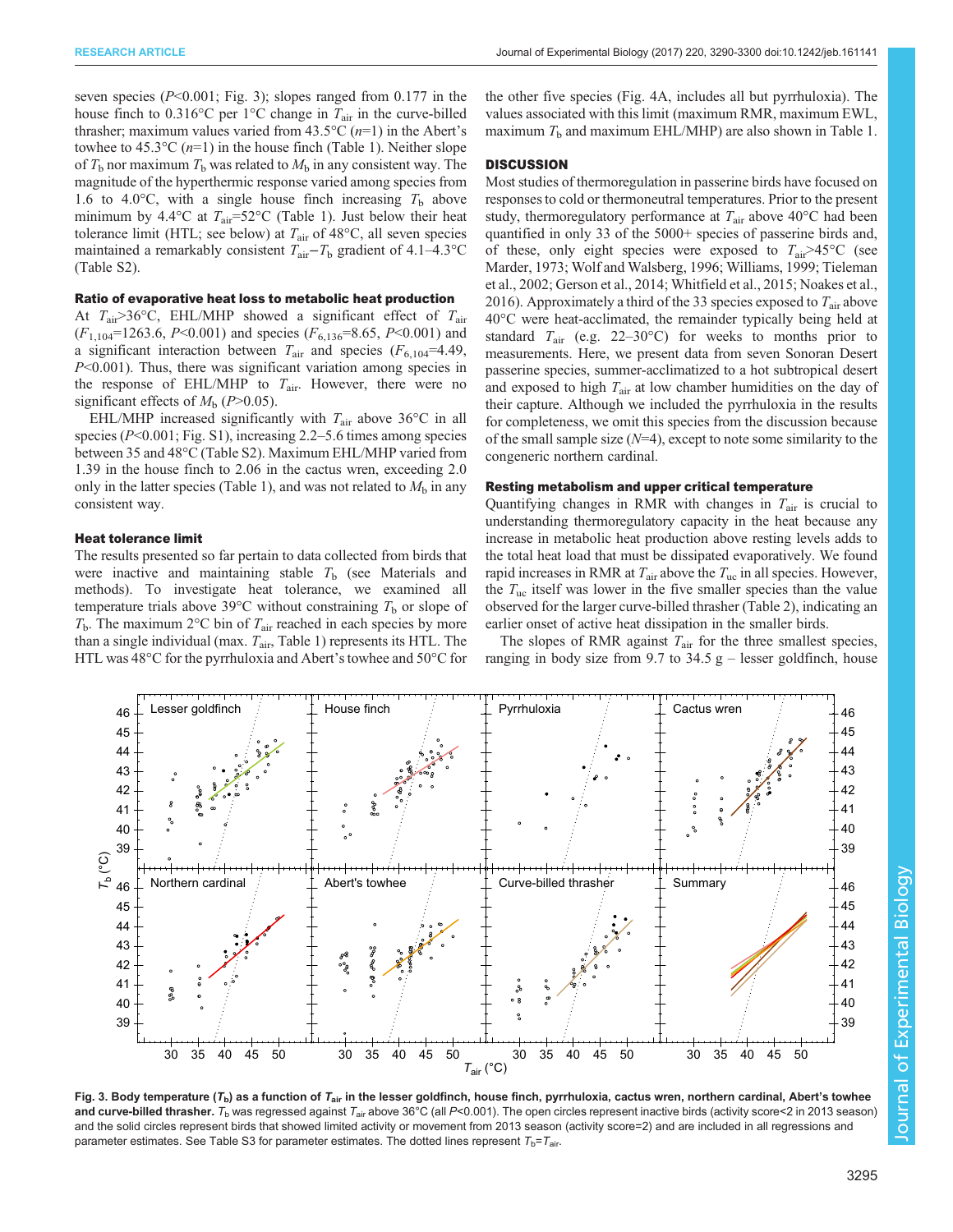<span id="page-6-0"></span>

Fig. 4. Scaling of heat tolerance and evaporative cooling parameters in five Australian (data from [McKechnie et al., 2017](#page-10-0)), three southern African (data from [Whitfield et al., 2015\)](#page-10-0) and six Sonoran Desert (AZ) passerines. (A) Heat tolerance limits were higher and scaled with body mass in three southern African ploceids (open circles) and scaled with body mass in five Australian species (closed circles) but not in six Sonoran species (gray triangles). (B) The ratio of maximum evaporative water loss (EWL) to baseline EWL at thermoneutrality was substantially higher in southern African ploceids compared with Australian species and the Sonoran species investigated in the present study. (C) This difference in fractional increases in EWL appears to arise from a combination of lower baseline EWL (circles) and higher maximum EWL (triangles) in the southern African ploceids (open symbols) compared with the Australian (closed symbols) and Sonoran species (gray symbols). (D) The slopes of mass-specific EWL versus air temperature (T<sub>air</sub>) in the six Sonoran species investigated here (gray triangles) are all relatively high compared with allometrically expected values. Data for three southern African ploceids (open circles) and five Australian species (closed circles) are also shown, and the gray circles and line show the avian data included and regression model fitted by [McKechnie and Wolf \(2010\).](#page-10-0)

finch and cactus wren – were similar, with overlapping 95% CI [\(Table S3](http://jeb.biologists.org/lookup/doi/10.1242/jeb.161141.supplemental)). The slope of RMR in the northern cardinal was the next steepest, overlapping that of the similarly sized Abert's towhee. The larger curve-billed thrasher had the steepest slope of RMR above the  $T_{\text{nc}}$  and 95% CI that did not overlap those of the other species. Data points from more active birds (dark circles, [Fig. 1\)](#page-3-0) contributed to the steeper slope of curve-billed thrasher RMR. The slopes of massindependent residuals of RMR also overlapped and were similar for lesser goldfinch, house finch, cactus wren and Abert's towhee, and lower than that of northern cardinal and curve-billed thrasher [\(Table S1\)](http://jeb.biologists.org/lookup/doi/10.1242/jeb.161141.supplemental).

The RMR values we measured are comparable to previous measurements of daytime metabolic rates in these species, given differences in individual birds, acclimatization, the time of year and experimental conditions. Northern cardinals and pyrrhuloxia investigated by [Hinds and Calder \(1973\)](#page-9-0) during the summer in the Sonoran Desert had respective daytime metabolic rates averaging 17.6 and 21.8 mW  $g^{-1}$  at 45°C, corresponding well to RMR of 21.8±2.9 mW  $g^{-1}$  (n=8) and 20.3±3.0 (n=4) found in this study at  $T_{\text{air}}$  of 44–46°C. Daytime metabolic rates at  $T_{\text{air}}$  of 30°C in northern cardinals studied by [Ro and Williams \(2010\)](#page-10-0) averaged  $0.71\pm0.03$  W ( $n=6$ ), indistinguishable from the RMR of  $0.72\pm0.15$  W ( $n=8$ ) we found in this species at the same temperature.

Fractional increases in metabolic rate varied with body mass and among taxa. As  $T_{\text{air}}$  increased from 35 to 48 $^{\circ}$ C, RMR increased by an average of  $1.42\pm0.11$  times for the six species examined in this study; this is comparable to the fractional increase in RMR of 1.40±0.24 among two Arabian [\(Tieleman et al., 2002\)](#page-10-0) and four southern African passerine species ([Whitfield et al., 2015](#page-10-0); A.E.M., unpublished data) over the same range of  $T_{\text{air}}$ . [Marder \(1973\)](#page-10-0) reported larger fractional increases in RMR in brown-necked ravens (Corvus ruficollis, 610 g); values increased  $1.72\pm0.36$  times over a similar range of  $T_{\text{air}}$  (32–45°C). Large increases in RMR in passerines with increasing heat stress contrast with the responses of some other taxa; desert-dwelling columbiform birds, for example, use cutaneous evaporation as the primary pathway for evaporative cooling with little or no measurable metabolic cost. Six species of columbiforms studied in South Africa, Australia and North America exhibited fractional changes in RMR ranging from 0.77 to 1.11 as  $T_{\text{air}}$  increased from 35 to 48°C [\(Smith et al., 2015; McKechnie et al.,](#page-10-0) [2016b\)](#page-10-0). As a consequence, for a given level of heat stress, smaller passerine birds must cope with much larger metabolic heat loads compared with columbiforms, caprimulgiforms and other groups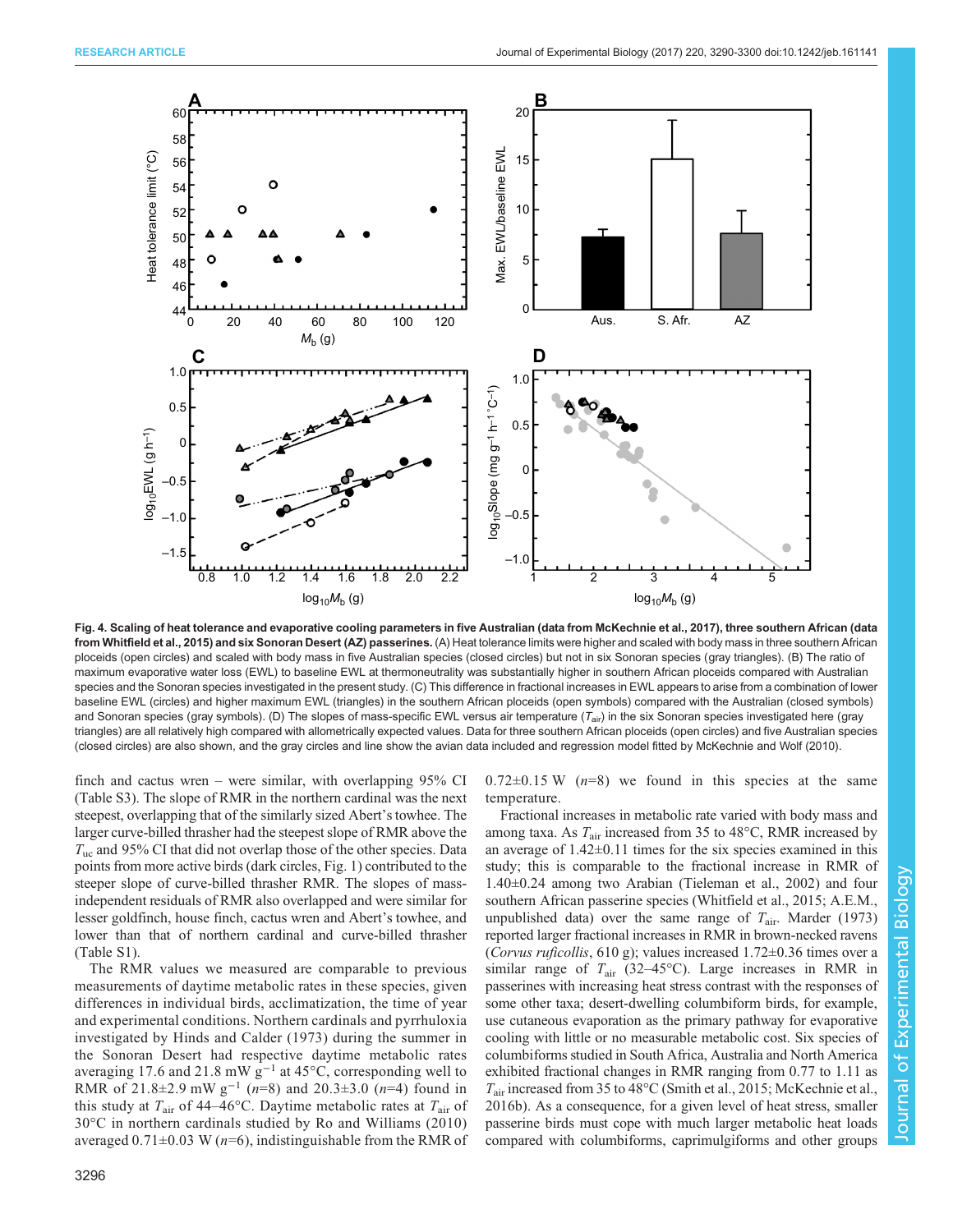that use more metabolically efficient mechanisms of evaporation [\(Bartholomew et al., 1962](#page-9-0); [Lasiewski and Seymour, 1972; Smith](#page-10-0) [et al., 2015;](#page-10-0) O'[Connor et al., 2017\)](#page-10-0).

Increases in RMR with increasing  $T_{\text{air}}$  are typically accompanied by increases in  $T<sub>b</sub>$  as the animal attempts to maintain a favorable thermal gradient for passive heat transfer. One consequence of increasing  $T<sub>b</sub>$  is that a fraction of the RMR increase may arise from a temperature effect, whereby a 10°C increase in temperature typically results in a twofold to threefold increase in the rates of biochemical reactions (i.e.  $Q_{10}$ =2–3). Several studies of larger avian species have partitioned increases in RMR at high  $T_{\text{air}}$  into the cost of active heat dissipation versus  $Q_{10}$  effects associated with increases in  $T_b$ ; [Marder \(1973\)](#page-10-0) assumed a  $Q_{10}$  of 2.0 for brownnecked ravens, whereas a  $Q_{10}$ =2.2 was evident in Burchell's sandgrouse (Pterocles burchelli, 193 g) for RMR within the thermoneutral zone [\(McKechnie et al., 2016a](#page-10-0)). Our experimental design here did not permit accurate partitioning of increases in RMR, but past work on passerines, including two of our present study species, suggests that temperature-independent metabolism  $(Q_{10}=1.0)$  may be common in small birds at high  $T_{\text{air}}$  [\(Weathers and](#page-10-0) [Schoenbaechler, 1976](#page-10-0); [Weathers, 1981](#page-10-0); [Wolf and Walsberg, 1996\)](#page-10-0). Based on these observations, we contend that the vast majority of the increase in RMR that we observed in our study species at  $T_{\text{air}}$ above the thermoneutral zone reflects the cost of active dissipation via panting, rather than passive temperature effects. [Weathers and](#page-10-0) [Schoenbaechler \(1976\)](#page-10-0) and [Weathers \(1981\)](#page-10-0) argued that the ability to uncouple increases in  $T<sub>b</sub>$  from increases in metabolism confers adaptive advantages on account of hyperthermia in heat-stressed birds increasing the gradient for passive heat loss, and consequently reducing demands for evaporative cooling.

#### Evaporative water loss

Birds become increasingly reliant on EWL as environmental temperatures approach  $T<sub>b</sub>$  and the thermal gradient for passive heat transfer disappears. When environmental temperatures exceed  $T<sub>b</sub>$ , EWL becomes the sole avenue of heat loss and EWL increases rapidly to offset both internal and environmental heat loads. At thermoneutral temperatures, evaporative losses in most birds are approximately evenly divided between respiratory and cutaneous pathways ([Bernstein, 1971;](#page-9-0) [Ro and Williams, 2010](#page-10-0); [Wolf and](#page-10-0) [Walsberg, 1996\)](#page-10-0); as  $T_{\text{air}}$  exceeds normothermic  $T_{\text{b}}$ , however, the majority of evaporative water loss occurs via the respiratory tract in passeriforms (75%; [Wolf and Walsberg, 1996\)](#page-10-0) and galliforms (75%; [Richards, 1976\)](#page-10-0), but via cutaneous pathways in columbiforms (70%, [McKechnie and Wolf, 2004](#page-10-0)). Passerine birds elevate respiratory EWL by panting, which is a metabolically expensive mechanism of evaporation, and increasing rates of EWL in these passerine species were generally accompanied by steep increases in RMR. However, this observation was not in concordance for all of the present study species, as the lesser goldfinch showed a higher inflection point for EWL than  $T_{\text{uc}}$ , and we do not have a plausible explanation for this observation. The other five species showed significant increases in EWL at or near their  $T_{\text{uc}}$  [\(Table 2\)](#page-3-0). Although the curve-billed thrasher showed a higher inflection point for EWL, this value corresponded with its higher  $T_{uc}$  and lay just outside the latter's 95% CI, indicating a direct connection between steeply increasing RMR and EWL at these critical temperatures. We thus found that the curve-billed thrasher elevated its EWL at a higher  $T_{\text{air}}$  than the other species, perhaps because its larger mass allowed for lower environmental heat gain or because its larger bill allowed for greater rates of non-evaporative cooling ([Tattersall et al., 2009](#page-10-0); [Greenberg et al., 2012;](#page-9-0) [van de Ven](#page-10-0) [et al., 2016\)](#page-10-0).

Rates of EWL for our study species increased an average of 5.9 $\pm$ 0.9 times as  $T_{air}$  increased from 35 to 48°C. Even larger fractional increases in EWL (i.e. 9.1±3.0) have been observed in two Arabian [\(Tieleman et al., 2002](#page-10-0)) and four southern African passerines [\(Whitfield et al., 2015](#page-10-0); A.E.M., unpublished data) over the same range of  $T_{\text{air}}$ . [Marder \(1973\)](#page-10-0) found that brown-necked ravens showed a comparable increase in EWL of  $6.1 \pm 1.8$  times over a similar range of  $T_{\text{air}}$ . In contrast, columbiforms show more modest increases in rates of EWL with increasing  $T_{\text{air}}$  because of their larger size and reliance on cutaneous rather than respiratory EWL; six species of South African, Australian and North American doves showed fractional increases in EWL ranging from 2.7 to 5.2 as  $T_{air}$  increased from 35 to 48°C ([Smith et al., 2015](#page-10-0); [McKechnie et al., 2016b](#page-10-0)).

## Body temperature

In birds, increasing heat stress or exercise produces hyperthermia, which helps to reduce heat gain in hot environments and save valuable body water by reducing evaporative losses ([Calder and](#page-9-0) [King, 1974;](#page-9-0) [Tieleman and Williams, 1999](#page-10-0)). In the six study species,  $T<sub>b</sub>$  increased linearly at  $T<sub>air</sub> > 36$ °C and hyperthermic responses between  $T_{\text{air}}$  of 35 and 48°C averaged 2.65±0.34°C, quantitatively similar to the hyperthermic responses of 3.02±1.37°C observed in two Arabian [\(Tieleman et al., 2002\)](#page-10-0) and four South African passerine species ([Whitfield et al., 2015;](#page-10-0) A.E.M., unpublished data), as well as the much larger brown-necked raven over a similar range of  $T_{\text{air}}$ (3.22±1.52°C; [Marder, 1973\)](#page-10-0). Columbiform birds appear to defend lower  $T_{\rm b}$  as  $T_{\rm air}$  increases from 35 to 48°C, with four species of southern African and Australian doves showing mean increases in  $T<sub>b</sub>$ of 1.45±0.12°C [\(McKechnie et al., 2016b\)](#page-10-0) and two Sonoran dove species showing increases of  $0.75 \pm 0.76$ °C ([Smith et al., 2015](#page-10-0)).

These differences in the overall hyperthermic responses among species are reflected in the slope of  $T<sub>b</sub>$  with increasing  $T<sub>air</sub>$ . Higher slopes may indicate greater sensitivity to increasing heat stress, but also may provide a more favorable  $T_{\text{air}}-T_{\text{b}}$  gradient for passive heat loss and thus save water. In this study, we found that the slope of  $T<sub>b</sub>$ did not scale directly with body size; the smaller house finch showed the shallowest slope and the larger curve-billed thrasher the steepest slope, suggesting a positive relationship with  $M<sub>b</sub>$  ([Table 1](#page-2-0)). This range of slopes matches well the range of slopes of 0.21–0.37°C per  $\degree$ C change in  $T_{\text{air}}$  found for three species of African arid-zone passerine ([Whitfield et al., 2015\)](#page-10-0); however, in that study, the slope of  $T<sub>b</sub>$  scaled inversely with  $M<sub>b</sub>$ , while heat tolerance scaled directly with  $M<sub>b</sub>$ . Another possible metric of resistance to heat stress is represented by the thermal gradient maintained between  $T<sub>b</sub>$  and  $T<sub>air</sub>$ . Two columbiform and one galliform species  $(>100 \text{ g})$  in the Sonoran Desert maintained gradients between  $T<sub>b</sub>$  and  $T<sub>air</sub>$  of 14– 15°C and 6°C, respectively, below their HTL ([Smith et al., 2015\)](#page-10-0). In the present study, Sonoran Desert passerines below their HTL maintained a smaller but uniform  $T_{\text{air}}-T_{\text{b}}$  gradient among species of 4.1–4.3°C, revealing relatively modest heat tolerance.

# Evaporative heat dissipation and heat tolerance among arid-zone passerines on three continents

The maximum ratio of EHL to MHP provides insight into the upper limit of evaporative cooling capacity. Ratios of EHL/MHP >1 indicate the capacity to cope with environmental heat loads and can range up to values of 4.0+ in species with very efficient evaporative cooling mechanisms ([Gerson et al., 2014](#page-9-0); [Smith et al., 2015](#page-10-0); [McKechnie et al., 2016b;](#page-10-0) O'[Connor et al., 2017](#page-10-0)). Early research on passerine birds, however, suggested that low maximum EHL/MHP values  $( $0.5$ ) were typical, reflecting a limited capacity to cope with$ environmental heat loads. [Dawson \(1954\)](#page-9-0) observed maximum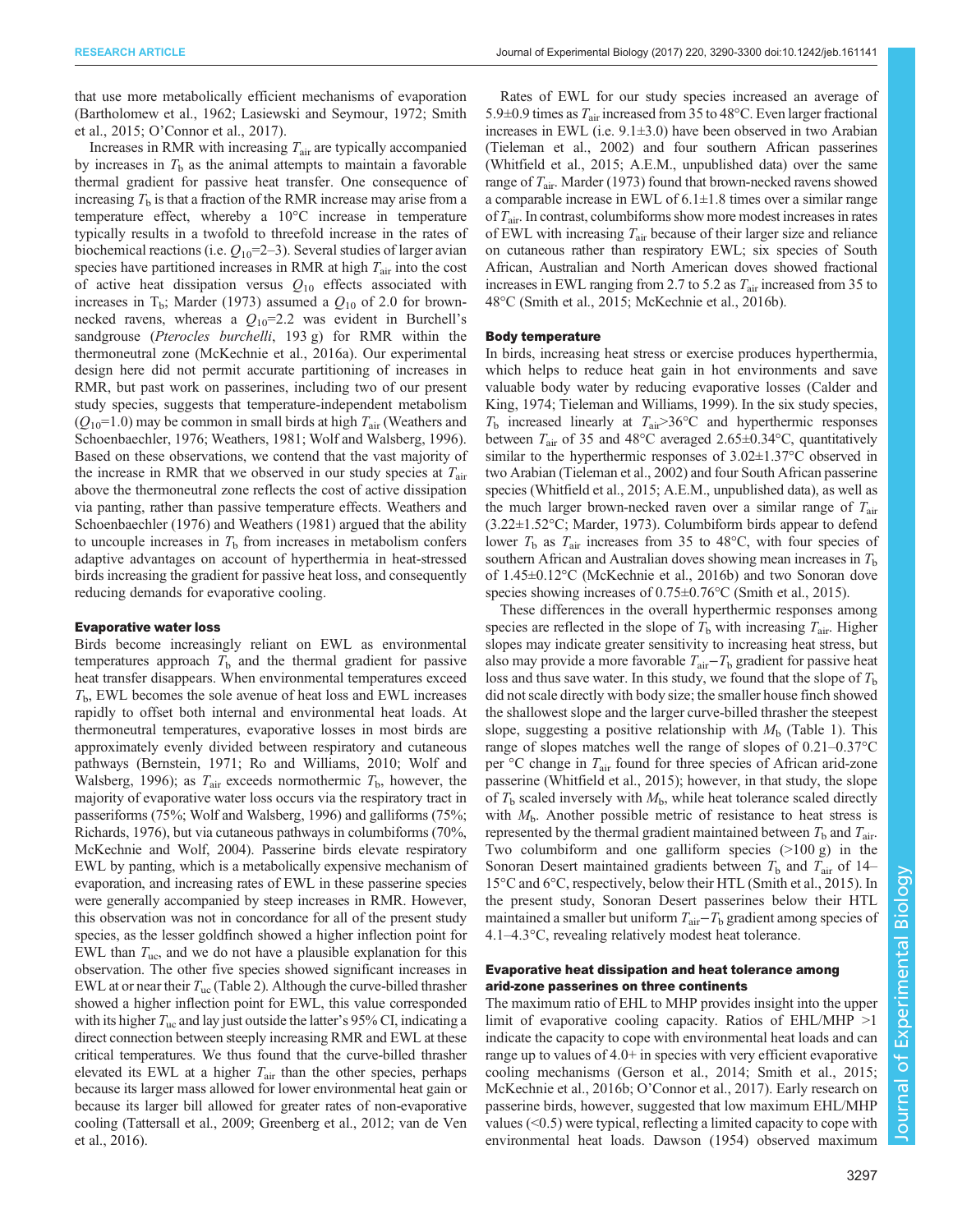EHL/MHP values of just 0.45 and limits of heat tolerance of approximately 43°C in Abert's towhee, for example, because low chamber air flow rates and associated high relative humidity inhibited evaporative cooling. Other studies measuring EWL at high  $T_{\text{air}}$  (>40°C) in passerines are rare and, consequently, demonstrations of maximum EHL/MHP ratios exceeding unity have been relatively uncommon. Among the species studied here, house finches were previously observed to have maximum EHL/MHP ratios of 0.88 at  $T_{\text{air}}$  of 44°C [\(Weathers, 1981\)](#page-10-0) and 1.3 at 44.4°C [\(Lasiewski et al., 1966\)](#page-10-0), and the northern cardinal showed EHL/MHP ratios of 0.5 at 41°C [\(Dawson, 1958\)](#page-9-0) and 1.0 at 45°C [\(Hinds and Calder, 1973\)](#page-9-0).

We exposed birds to high  $T_{\text{air}}$  at low chamber humidities (dew point<5°C), thereby ensuring a favorable water vapor gradient for evaporative heat loss. We recorded maximum EHL/MHP ratios of 1.46 at 52°C in house finches and 1.50 at 50°C in the northern cardinal ([Table 1](#page-2-0)) – higher ratios than found previously in these species. Overall, we found that these passerines achieved maximum EHL/MHP ratios ranging from 1.4 to 2.1 at their HTL, which ranged from 48 to 50°C ([Table 1\)](#page-2-0). An even smaller Sonoran Desert passerine, the verdin (Auriparus flaviceps, 7 g), also tolerated a maximum  $T_{\text{air}}$  of 50 $^{\circ}$ C ([Wolf and Walsberg, 1996](#page-10-0)). These findings suggest that heat tolerance may be independent of  $M<sub>b</sub>$  among passerines in the Sonoran Desert, a pattern that contrasts with three Kalahari Desert and five Australian counterparts [\(Fig. 4](#page-6-0)A). The Kalahari species showed a range of maximum EHL/MHP ratios (1.4–2.2) similar to that of the species in the present study, but their HTL ranged from 48 to 54°C and scaled positively with  $M_b$ [\(Whitfield et al., 2015\)](#page-10-0). Working on Australian desert passerines, [McKechnie et al. \(2017\)](#page-10-0) observed similar maximum EHL/MHP values of 1.2–2.2 with HTL ranging from 46 to 52°C and also scaling positively with  $M<sub>b</sub>$ . To date, high rates of MHP associated with panting and increased respiratory water loss appear to limit

EHL/MHP ratios in desert passerines to approximately 2.2, and thus the upper bounds of heat tolerance of small species. That the three Kalahari species show somewhat higher heat tolerance may be related to their substantially greater ratios of maximum to minimum EWL, approximately double those of the Sonoran and Australian passerines [\(Fig. 4B](#page-6-0)). This larger fractional increase in EWL in the Kalahari passerines reflects greater maximum and lower baseline EWL compared with the Australian species and much lower baseline EWL compared with the Sonoran species ([Fig. 4](#page-6-0)C). These limited data suggest that there may be considerable phylogenetic or biogeographic variation in the scaling of HTL among passerines.

# Integrating the physiological responses to high temperatures across species

The strategies that birds employ at any given time to cope with heat stress may vary with reproductive status and availability of water, prey and thermal refugia – as well as  $T_{\text{air}}$ ,  $M_{\text{b}}$  and mechanism of EWL. Fig. 5 provides an integrated view of the thermoregulatory performance among Sonoran Desert birds in the heat, showing the distinct evaporative and metabolic responses to the thermal gradient between an animal and its environment ( $T_{\text{air}}-T_{\text{b}}$ ). In addition to the passerines used in this study, we also present data from [Smith et al.](#page-10-0) [\(2015\)](#page-10-0) on the sympatric mourning dove (columbiform: Zenaida macroura, 104 g) and Gambel's quail (galliform: Callipepla gambelii, 161 g). The solid lines (EHL–MHP) represent the environmental heat load that must be dissipated through evaporation, and dashed lines represent rising internal heat load (MHP) associated with the metabolic cost of cooling. For the smallest passerines, the lesser goldfinch and house finch, the environmental heat load (EHL–MHP) increases sharply with increasing temperature, which contrasts with the slower rate of increase in the larger species such as the curve-billed thrasher. The effects of increased  $M<sub>b</sub>$  are especially apparent in the larger



Fig. 5. Environmental heat load (circles, solid lines) and internal/metabolic heat load (diamonds, dashed lines) as a function of the thermal gradient between the animal and its environment in the lesser goldfinch, house finch, cactus wren, northern cardinal, Abert's towhee, curve-billed thrasher, mourning dove and Gambel's quail. The environmental heat load of [EHL−MHP]/M<sub>b</sub> (circles, solid lines; all P<0.001) and the internal heat load of MHP/M<sub>b</sub> (diamonds, dashed lines; all P<0.05) were regressed against  $T_{air}-T_b$  for  $T_{air}$  above 36°C. See [Table S4](http://jeb.biologists.org/lookup/doi/10.1242/jeb.161141.supplemental) for parameter estimates.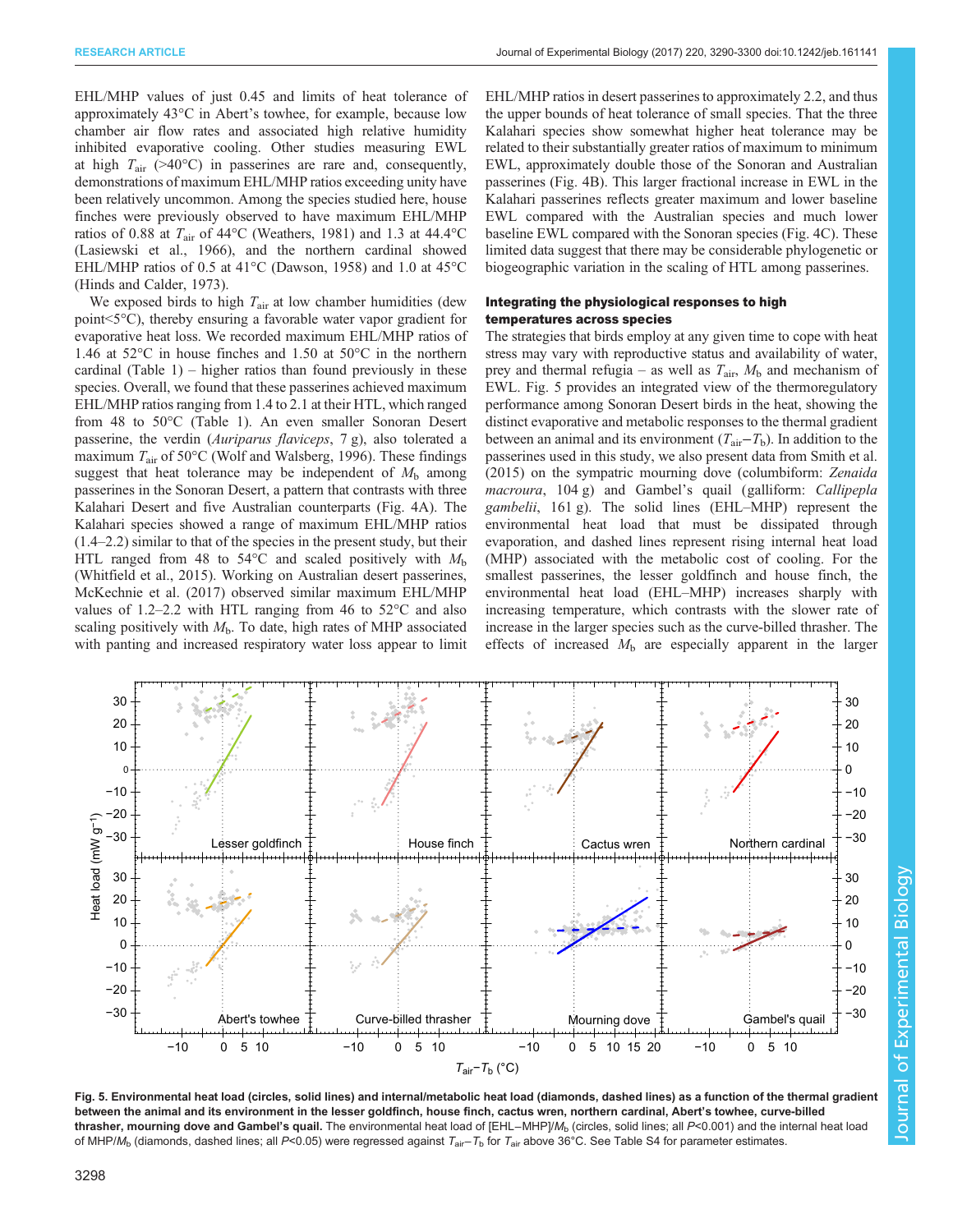<span id="page-9-0"></span>mourning dove and Gambel's quail, where environmental heat loads increase more slowly with temperature and slopes are  $\leq 50\%$ than those observed in the passerines [\(Table S4](http://jeb.biologists.org/lookup/doi/10.1242/jeb.161141.supplemental)). These lower slopes provide the larger dove and quail with an advantage; specifically, lower rates of heat gain translate into lower relative water requirements and smaller hyperthermic responses. For doves breeding during the summer in the heat, more modest hyperthermic responses and lower rates of mass-specific EWL allow for the cooling of eggs to maintain viability [\(Russell, 1969](#page-10-0); [Walsberg and Voss-Roberts, 1983](#page-10-0)). In addition, these reduced water requirements may limit time away from the nest or reduce foraging time and risks.

As the thermal gradient increases, each animal responds by increasing  $T<sub>b</sub>$  and EHL. For the passerines that employ panting as their means of EWL, we observe steep increases in  $T<sub>b</sub>$  with  $T<sub>air</sub>$ , an acute hyperthermic response that provides the most favorable gradient for passive heat loss and saves water, but may have tradeoff effects on reproduction or exercise performance. Increases in EHL are reflected in changes in internal heat production (MHP, dashed lines) and the slope of MHP reflects the efficiency of the evaporative mechanism. For the smaller passerines in this study, MHP is much larger in magnitude than the environmental heat load (when  $T_b = T_{air}$ ), and for all the passerines, MHP increases steeply with the increasing thermal gradient. This is in stark contrast to the relatively low values and trajectory of MHP observed in the mourning dove and the Gambel's quail. For these two species, MHP is more similar in magnitude to the environmental heat load (when  $T<sub>b</sub>=T<sub>air</sub>$ ) and its trajectory is nearly flat, with slopes that are <50% of those observed in the passerines [\(Table S4\)](http://jeb.biologists.org/lookup/doi/10.1242/jeb.161141.supplemental). Overall, larger body size and smaller surface-area-to-volume ratios drive the lower values and slope of MHP observed in the doves and quail compared with the passerines. More importantly, these differences in MHP reflect the metabolic efficiency of the evaporative mechanisms of cutaneous evaporation in the dove and gular flutter in the quail. For the passerines, the high metabolic costs associated with respiratory evaporation appear to drive their limited heat tolerance compared with the larger dove and quail, which use metabolically more efficient mechanisms of EWL. In total, the trajectories of MHP, EHL–MHP and  $T<sub>b</sub>$  in response to increasing  $T<sub>air</sub>$ provide insight into how body size, efficiency of the evaporative mechanism and sensitivity of the hyperthermic response produce limits on the heat tolerance of desert birds and may allow for the evaluation of trade-offs that allow for persistence in increasingly challenging environments.

#### **Conclusions**

This study and our recent work show that passerines are less heat tolerant than other orders of birds in large part because of their reliance on respiratory EWL at high  $T_{air}$ . This lower level of tolerance appears to be driven by the high metabolic costs of panting and the added heat load that must be evaporatively dissipated, making them susceptible to lethal dehydration. The species observed in the present study, for example, lost 5–9%  $M_b$  h<sup>-1</sup> at their thermal limits (~50°C), which is two to four times the 2%  $M<sub>b</sub>$  h<sup>-1</sup> at  $T<sub>air</sub>$  of 48°C [\(Smith et al.,](#page-10-0) [2015\)](#page-10-0) observed in the larger columbiforms from the same region that primarily use cutaneous evaporation. With increasingly warmer temperatures predicted across deserts of the southwestern United States, smaller desert passerines will be subject to increased risk of dehydration, reductions in daily activity, potential lethal overheating, and changes in geographic distribution and possible local extirpation (Albright et al., 2017). Overall, passerine birds  $($ ( $100 \text{ g}$ ) may be in a poor position to persist in hot deserts, relative to other taxa, because of

their smaller size and reliance on respiratory EWL, potentially limiting their occupancy of hot dry desert environments during much of the year.

#### Acknowledgements

We thank the Cadden and Wolf families for allowing us to conduct this research on their properties. Matt Baumann, Corrie Borgman, Jennifer Clark, Mateo Garcia, Michael Griego, Chuck Hayes, Alex Kusarov, Ben Smit and Bill Talbot provided invaluable assistance in the field and laboratory. We thank Christian P. Giardina for helpful comments early in the writing process. We also thank two anonymous reviewers for constructive comments on the manuscript that greatly improved its quality.

#### Competing interests

The authors declare no competing or financial interests.

#### Author contributions

Conceptualization: A.E.M., B.O.W.; Methodology: E.K.S., A.R.G., B.O.W.; Software: E.K.S., A.E.M.; Formal analysis: E.K.S., A.E.M., B.O.W.; Investigation: E.K.S., J.J.O., A.R.G., B.O.W.; Resources: B.O.W.; Data curation: E.K.S., A.R.G.; Writing original draft: E.K.S.; Writing - review & editing: E.K.S., J.J.O., A.R.G., A.E.M., B.O.W.; Visualization: E.K.S., A.E.M.; Supervision: B.O.W.; Project administration: B.O.W.; Funding acquisition: B.O.W.

#### Funding

This research was supported by the National Science Foundation [grant number IOS-1122228 to B.O.W.]. Any opinions, findings and conclusions or recommendations expressed in this material are those of the author(s) and do not necessarily reflect the views of the National Science Foundation.

#### Supplementary information

Supplementary information available online at <http://jeb.biologists.org/lookup/doi/10.1242/jeb.161141.supplemental>

#### References

- [Albright, T. P., Mutiibwa, D., Gerson, A. R., Smith, E. K., Talbot, W. A., O](http://dx.doi.org/10.1073/pnas.1613625114)'Neill, J. J., McKechnie, A. E. and Wolf, B. O. [\(2017\). Mapping evaporative water loss in](http://dx.doi.org/10.1073/pnas.1613625114) [desert passerines reveals an expanding threat of lethal dehydration.](http://dx.doi.org/10.1073/pnas.1613625114) Proc. Natl. [Acad. Sci. USA](http://dx.doi.org/10.1073/pnas.1613625114) 114, 2283-2288.
- Bartholomew, G. A. and Cade, T. J. [\(1963\). The water economy of land birds.](http://dx.doi.org/10.2307/4082856) Auk 80[, 504-539.](http://dx.doi.org/10.2307/4082856)
- [Bartholomew, G. A. and Dawson, W. R.](http://dx.doi.org/10.1086/physzool.26.2.30154512) (1953). Respiratory water loss in some [birds of southwestern United States.](http://dx.doi.org/10.1086/physzool.26.2.30154512) Physiol. Zool. 26, 162-166.
- [Bartholomew, G. A., Hudson, J. W. and Howell, T. R.](http://dx.doi.org/10.2307/1365480) (1962). Body temperature, [oxygen consumption, evaporative water loss, and heart rate in the poor-will.](http://dx.doi.org/10.2307/1365480) Condor 64[, 117-125.](http://dx.doi.org/10.2307/1365480)
- Bernstein, M. H. [\(1971\). Cutaneous water loss in small birds.](http://dx.doi.org/10.2307/1366669) Condor 73, [468-469.](http://dx.doi.org/10.2307/1366669)
- Calder, W. A. and King, J. R. (1974). Thermal and caloric relations of birds. In Avian Biology, Vol. 4 (ed. D. S. Farner and J. R. King), pp. 259-413. New York: Academic Press.
- Dawson, W. R. (1954). Temperature regulation and water requirements of the Brown and Abert Towhees, Pipilo Aberti. U. Calif. Publ. Zool. 59, 81-124.
- Dawson, W. R. [\(1958\). Relation of oxygen consumption and evaporative water loss](http://dx.doi.org/10.1086/physzool.31.1.30155377) [to temperature in the cardinal.](http://dx.doi.org/10.1086/physzool.31.1.30155377) Physiol. Zool. 31, 37-48.
- Dawson, W. R. (1992). Physiological responses of animals to higher temperatures. In Global Warming and Biological Diversity (ed. R. L. Peters and T. E. Lovejoy), pp. 158-170. New Haven, CT: Yale University Press.
- Dawson, W. R. and Bartholomew, G. A. (1968). Temperature regulation and water economy in desert birds. In Desert Biology, Vol. 1 (ed. G. W. BrownJr), pp. 357-395. New York: Academic Press.
- Dawson, W. R. and Schmidt-Nielsen, K. (1964). Terrestrial animals in dry heat: desert birds. In Handbook of Physiology: Adaptation to the Environment (ed. D. B. Dill), pp. 481-492. Washington, DC: American Physiological Society.
- [Gerson, A. R., Smith, E. K., Smit, B., McKechnie, A. E. and Wolf, B. O.](http://dx.doi.org/10.1086/678956) (2014). [The impact of humidity on evaporative cooling in small desert birds exposed to](http://dx.doi.org/10.1086/678956) high air temperatures. [Physiol. Biochem. Zool.](http://dx.doi.org/10.1086/678956) 87, 782-795.
- [Greenberg, R., Cadena, V., Danner, R. M. and Tattersall, G.](http://dx.doi.org/10.1371/annotation/7720a3b2-ef08-42e3-818b-6199c3a86b2c) (2012). Heat loss [may explain bill size differences between birds occupying different habitats.](http://dx.doi.org/10.1371/annotation/7720a3b2-ef08-42e3-818b-6199c3a86b2c) [PLoS ONE](http://dx.doi.org/10.1371/annotation/7720a3b2-ef08-42e3-818b-6199c3a86b2c) 7, 1-9.
- Hinds, D. S. and Calder, W. A. [\(1973\). Temperature regulation of the pyrrhuloxia](http://dx.doi.org/10.1086/physzool.46.1.30152517) [and the Arizona cardinal.](http://dx.doi.org/10.1086/physzool.46.1.30152517) Physiol. Zool. 46, 55-71.
- [Hoffman, T. C. M., Walsberg, G. E. and DeNardo, D. F.](http://dx.doi.org/10.1242/jeb.02705) (2007). Cloacal [evaporation: an important and previously undescribed mechanism for avian](http://dx.doi.org/10.1242/jeb.02705) [thermoregulation.](http://dx.doi.org/10.1242/jeb.02705) J. Exp. Biol. 210, 741-749.
- Kendeigh, S. C. (1969). Energy responses of birds to their thermal environments. Wilson Bull. 81, 441-449.